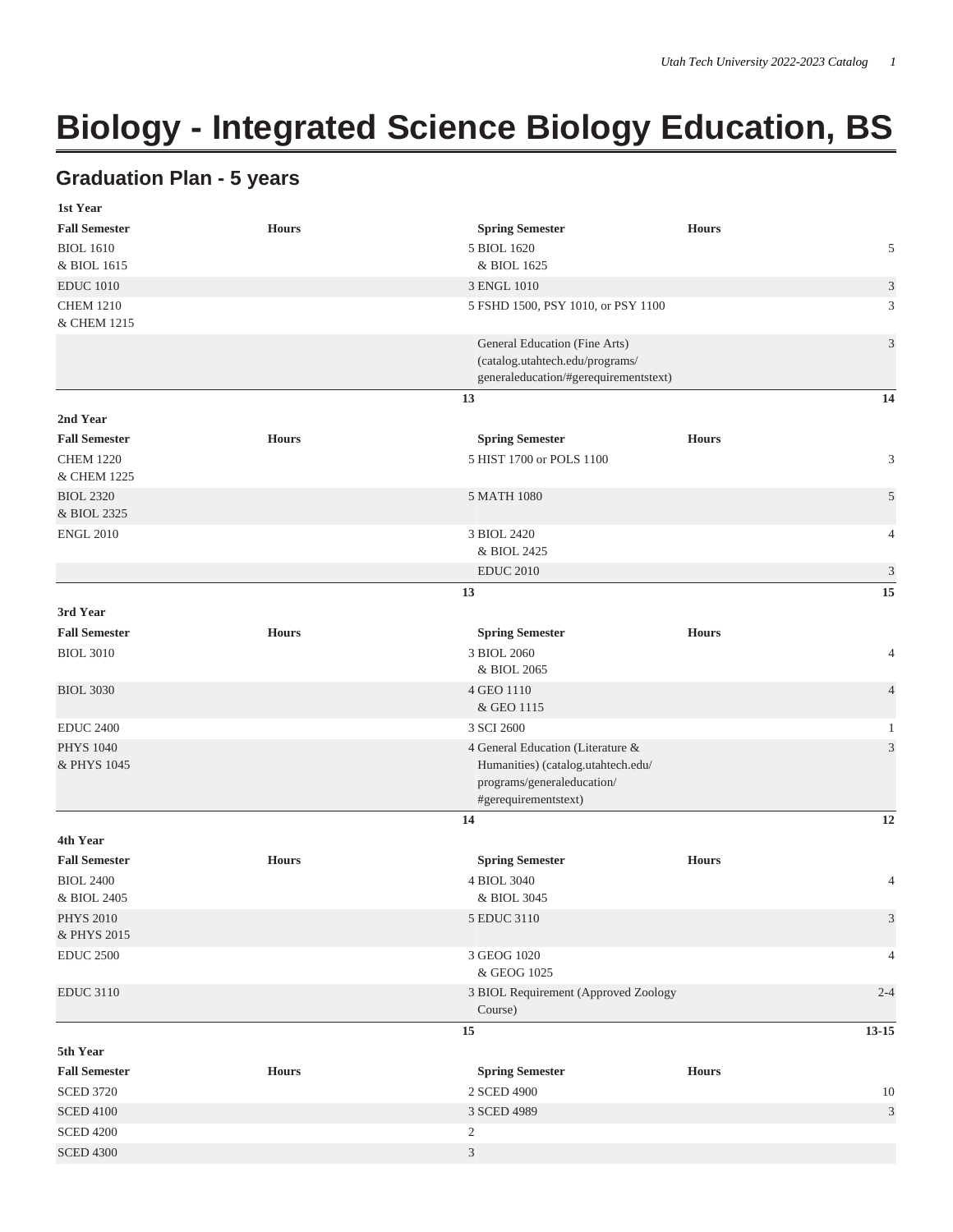**Total Hours 138-140**

## **Graduation Plan - 4 year**

| 1st Year                                                         |              |                                      |              |                |  |
|------------------------------------------------------------------|--------------|--------------------------------------|--------------|----------------|--|
| <b>Fall Semester</b><br><b>Hours</b>                             |              | <b>Spring Semester</b>               | <b>Hours</b> |                |  |
| <b>BIOL 1610</b>                                                 |              | 5 BIOL 1620                          |              | 5              |  |
| & BIOL 1615 (meets General Education<br>- Life Sciences)         |              | & BIOL 1625                          |              |                |  |
| <b>CHEM 1210</b><br>& CHEM 1215 (meets General                   |              | 5 CHEM 1220                          |              | 5              |  |
|                                                                  |              | & CHEM 1225                          |              |                |  |
| Education - Physical Sciences)                                   |              |                                      |              |                |  |
| <b>EDUC</b> 1010                                                 |              | 3 ENGL 1010                          |              |                |  |
| General Education (Fine Arts)                                    |              | 3 BIOL 2320<br>& BIOL 2325           |              |                |  |
| FSHD 1500, PSY 1010, or PSY 1100                                 |              | 3                                    |              |                |  |
|                                                                  |              | 19                                   |              | 18             |  |
| 2nd Year                                                         |              |                                      |              |                |  |
| <b>Fall Semester</b>                                             | <b>Hours</b> | <b>Spring Semester</b>               | <b>Hours</b> |                |  |
| <b>ENGL 2010</b>                                                 |              | 3 BIOL 2420<br>& BIOL 2425           |              | $\overline{4}$ |  |
| <b>MATH 1080</b>                                                 |              | 5 EDUC 2400                          |              | $\mathfrak{Z}$ |  |
| <b>BIOL 3010</b>                                                 |              | 3 EDUC 2010                          |              |                |  |
| <b>BIOL 3030</b>                                                 |              | 4 PHYS 1040                          |              | $\overline{4}$ |  |
|                                                                  |              | & PHYS 1045                          |              |                |  |
| HIST 1700 or POLS 1100                                           |              | 3 BIOL 2060<br>& BIOL 2065           |              |                |  |
|                                                                  |              | 18                                   |              | 18             |  |
| 3rd Year                                                         |              |                                      |              |                |  |
| <b>Fall Semester</b>                                             | <b>Hours</b> | <b>Spring Semester</b>               | <b>Hours</b> |                |  |
| <b>BIOL 2400</b>                                                 |              | 4 EDUC 2500                          |              | 3              |  |
| & BIOL 2405                                                      |              |                                      |              |                |  |
| <b>BIOL 3040</b>                                                 |              | 4 EDUC 3110                          |              | 3              |  |
| & BIOL 3045                                                      |              |                                      |              |                |  |
| <b>GEO 1110</b>                                                  |              | 4 PHYS 2010                          |              |                |  |
| & GEO 1115                                                       |              | & PHYS 2015                          |              |                |  |
| <b>SCI 2600</b>                                                  |              | 1 GEOG 1020                          |              |                |  |
|                                                                  |              | & GEOG 1025                          |              |                |  |
| General Education (Literature &                                  |              | 3 BIOL Requirement (Approved Zoology |              | $2 - 4$        |  |
| Humanities) (catalog.utahtech.edu/<br>programs/generaleducation/ |              | Course)                              |              |                |  |
| #gerequirementstext)                                             |              |                                      |              |                |  |
|                                                                  |              | 16                                   |              | $17 - 19$      |  |
| 4th Year                                                         |              |                                      |              |                |  |
| <b>Fall Semester</b>                                             | <b>Hours</b> | <b>Spring Semester</b>               | <b>Hours</b> |                |  |
| <b>SCED 3720</b>                                                 |              | 2 SCED 4900                          |              | 10             |  |
| <b>SCED 4100</b>                                                 |              | $\mathfrak{Z}$<br>3 SCED 4989        |              |                |  |
| <b>SCED 4600</b>                                                 |              | 3                                    |              |                |  |
| <b>SCI 4700</b>                                                  |              | $\mathfrak{Z}$                       |              |                |  |
| <b>SCED 4200</b>                                                 |              | $\overline{c}$                       |              |                |  |